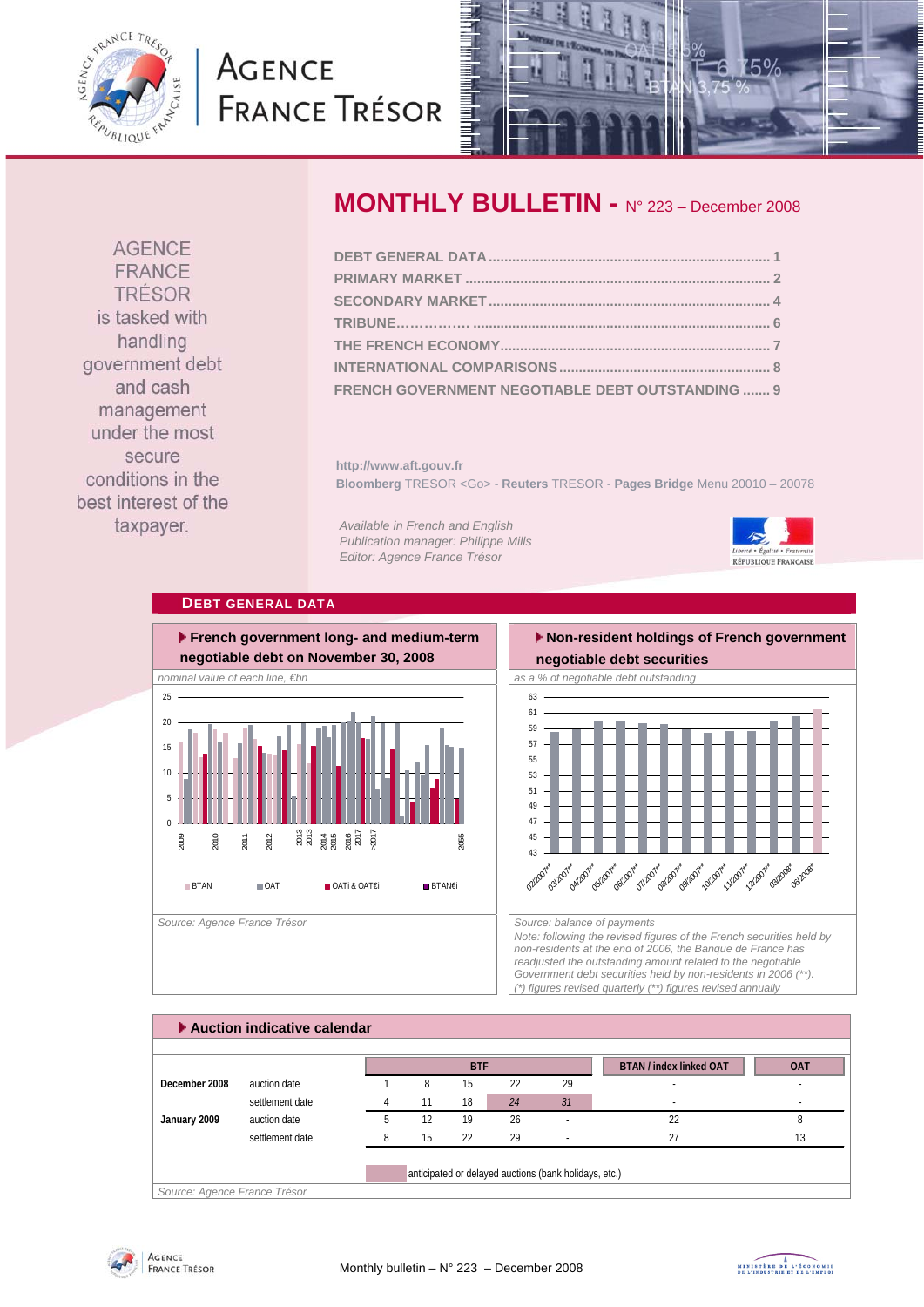# **NEWS AFT makes first-ever debt exchange**

Agence France Trésor (AFT) has carried out its first debt exchange transaction. It swapped bonds from an earlier 30-year benchmark tranche, OAT 5.75% 25 October 2032, for the existing 30-year benchmark, OAT 4% 25 October 2038. This pioneering transaction was made in response to strong demand from investors and intermediaries for 30-year bonds.

A total of EUR 1,367 million in OAT 2038 was issued and EUR 1,129 million in OAT 2032 was bought back. The average exchange ratio was 82.57 bonds provided for 100 bonds issued. Only bids equal to or greater than 82.49 per 100 were filled (the marginal ratio). When announcing the operation, AFT set a minimum ratio of 81 to 100 below which it would not fill demand.

This active debt management transaction has no impact on the French State financing programme. It embodies the strategy pursued by AFT for several years to promote liquidity across the entire maturity spectrum so as to achieve, as far as possible, a well traded yield curve with no pressures.

AFT has not ruled out another exchange transaction in future.







*Source : Agence France Trésor* 



MINISTRE DE L'ÉCONOMIE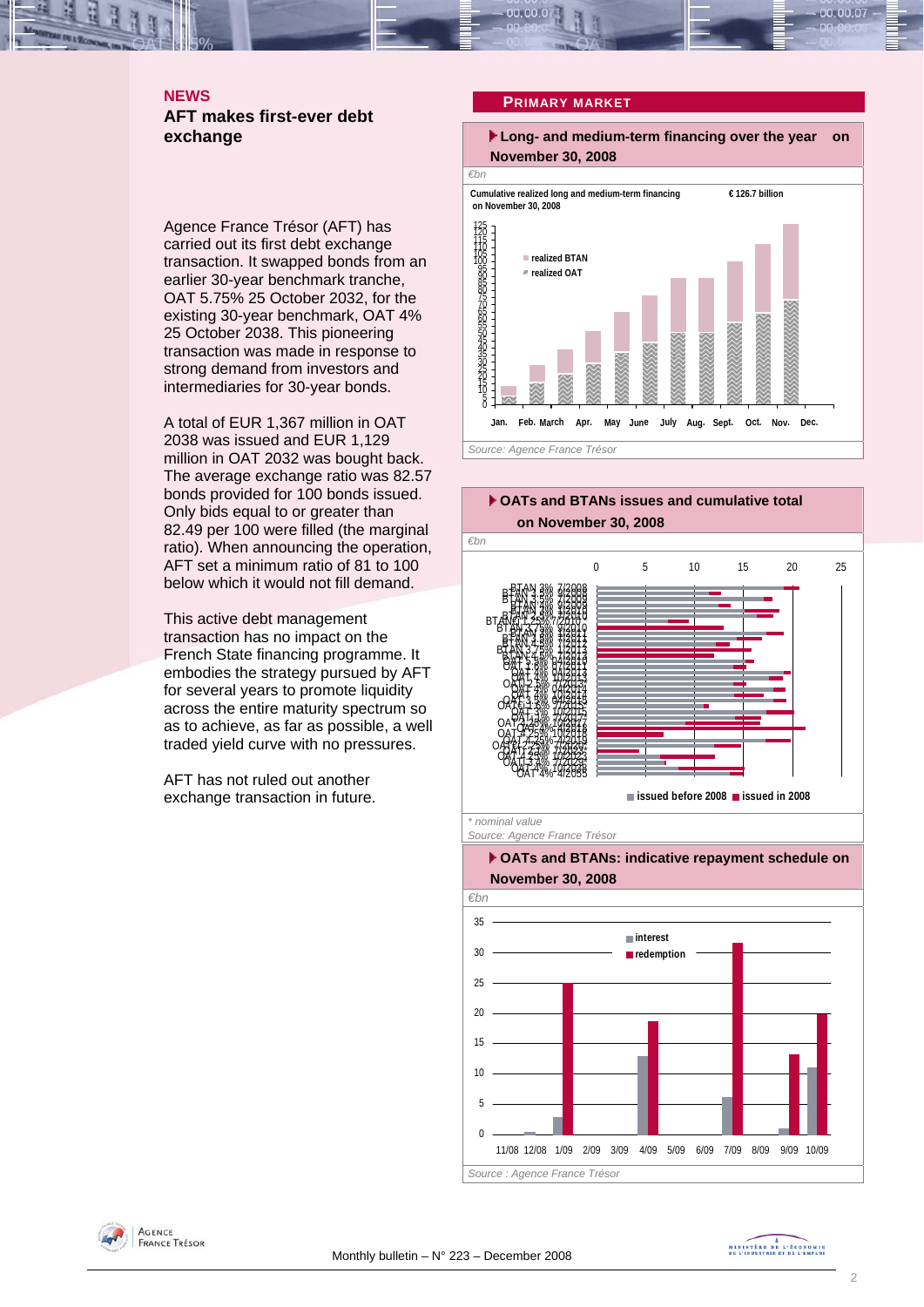

## **OAT and BTAN auctions – November 2008**

#### *€m*

|                               | OAT 6 years | OAT 10 years | OAT 10 years            | OAT 30 years | <b>BTAN 2 years</b> | BTAN 3 years             | <b>BTAN 5 years</b> | OAT 5 years         | OATI 10 years | OAT€i 12 years | OATi 15 years |
|-------------------------------|-------------|--------------|-------------------------|--------------|---------------------|--------------------------|---------------------|---------------------|---------------|----------------|---------------|
|                               | 4/25/2014   | 4/25/2018    | 25/10/2018              | 10/25/2038   | 12/9/2010           | 12/1/2011                | 12/7/2013           | 25/10/2013          | 25/7/2017     | 25/7/2020      | 25/7/2023     |
|                               | 4.00%       | 4,00%        | 4,25%                   | 4,00%        | 3,75%               | 3,00%                    | 4,50%               | 4,00%               | 1,00%         | 2,25%          | 2,10%         |
| Auction date                  | 11/6/2008   | 11/6/2008    | 11/6/2008               | 11/6/2008    | 11/20/2008          | 11/20/2008               | 11/20/2008          | 11/20/2008          | 11/20/2008    | 11/20/2008     | 11/20/2008    |
| Settlement date               | 11/12/2008  | 11/12/2008   | 11/12/2008              | 11/12/2008   | 11/25/2008          | 11/25/2008               | 11/25/2008          | 11/25/2008          | 11/25/2008    | 11/25/2008     | 11/25/2008    |
| Amount announced              |             |              | $<$ 4.500 $-$ 6.000 $>$ |              |                     | $< 5,000 \cdots 6,000 >$ |                     | $< 0.500 - 1.000 >$ |               |                |               |
| Bid amount                    | 2,900       | 3,945        | 4,625                   | 3,860        | 5,172               | 5,070                    | 6,100               | 3,443               | 0.845         | 0.680          | 0.785         |
| Amount served                 | 1.215       | 2.490        | 1.510                   | 0.750        | 1.457               | 1.535                    | 1.652               | 1.343               | 0.150         | 0.205          | 0,295         |
| of which: NCTs before auction | 0           | 0            | $\mathcal{O}$           | $\theta$     | $\theta$            | $\theta$                 | $\theta$            | $\theta$            | $\theta$      | 0              | $\mathcal{O}$ |
| NCTs after auction            | $\theta$    | 0,275        | 0,388                   | 0,213        | 0,022               | 0, 133                   | 0,242               | 0,035               | $\theta$      | $\theta$       | 0,000         |
| Total issued amount           | 1.215       | 2.765        | 1.898                   | 0.963        | 1.479               | 1.668                    | 1.894               | 1.378               | 0,150         | 0.205          | 0.295         |
| Bid-to-cover ratio            | 2.39        | 1,58         | 3,06                    | 5,15         | 3,55                | 3,30                     | 3,69                | 2,56                | 5,63          | 3.32           | 2,66          |
| Weighted average price        | 102,33%     | 98,62%       | 99,75%                  | 4,62%        | 102,25%             | 101,04%                  | 106,10%             | 104,28%             | 89.64%        | 97.45%         | 95,12%        |
| Yield to maturity             | 3.52%       | 4,18%        | 4,28%                   | 89,98%       | 2,45%               | 2,49%                    | 3,06%               | 3,05%               | 2,33%         | 2,50%          | 2,50%         |
| Indexation coefficient*       |             |              | $\sim$                  | $\sim$       | $\sim$              | $\sim$                   | <b>.</b>            | .                   | 1,06655       | 1,12795        | 1,03393       |
| as of the settlement date     |             |              |                         |              |                     |                          |                     |                     |               |                |               |
|                               |             |              |                         |              |                     |                          |                     |                     |               |                |               |
|                               |             |              |                         |              |                     |                          |                     |                     |               |                |               |
|                               |             |              |                         |              |                     |                          |                     |                     |               |                |               |

 *Source: Agence France Trésor* 

## **BTF auctions – November 2008**

| $\epsilon$ m               |            |            |            |            |            |            |
|----------------------------|------------|------------|------------|------------|------------|------------|
|                            | <b>BTF</b> | <b>BTF</b> | <b>BTF</b> | <b>BTF</b> | <b>BTF</b> | <b>BTF</b> |
|                            | 1 month    | 2 month    | 3 month    | 4 month    | 6 month    | 1 year     |
| <b>Auction date</b>        |            | 11/3/2008  | 11/3/2008  | 11/3/2008  |            |            |
| Settlement date            |            | 11/6/2008  | 11/6/2008  | 11/6/2008  |            |            |
| Maturity                   |            | 1/15/2009  | 2/5/2009   | 2/26/2009  |            |            |
| <b>Total issued amount</b> |            | 1,098      | 3,320      | 1,599      |            |            |
| Weighted average rate      |            | 2.751%     | 2.820%     | 2.796%     |            |            |
| <b>Auction date</b>        |            |            | 11/10/2008 | 11/10/2008 | 11/10/2008 |            |
| Settlement date            |            |            | 11/13/2008 | 11/13/2008 | 11/13/2008 |            |
| Maturity                   |            |            | 2/5/2009   | 3/26/2009  | 4/23/2009  |            |
| <b>Total issued amount</b> |            |            | 3,327      | 1,116      | 2,222      |            |
| Weighted average rate      |            |            | 2.718%     | 2.677%     | 2,650%     |            |
| <b>Auction date</b>        |            |            | 11/17/2008 | 11/17/2008 | 11/17/2008 |            |
| Settlement date            |            |            | 11/20/2008 | 11/20/2008 | 11/20/2008 |            |
| Maturity                   |            |            | 2/19/2009  | 3/12/2009  | 4/9/2009   |            |
| <b>Total issued amount</b> |            |            | 3,257      | 1,084      | 2,178      |            |
| Weighted average rate      |            |            | 2,446%     | 2.436%     | 2.397%     |            |
| <b>Auction date</b>        |            |            | 11/24/2008 | 11/24/2008 | 11/24/2008 |            |
| Settlement date            |            |            | 11/27/2008 | 11/27/2008 | 11/27/2008 |            |
| Maturity                   |            |            | 2/19/2009  | 4/23/2009  | 5/20/2009  |            |
| <b>Total issued amount</b> |            |            | 3,359      | 1,002      | 2,004      |            |
| Weighted average rate      |            |            | 2,185%     | 2,098%     | 2,115%     |            |

*Source: Agence France Trésor* 



 $00.00.07$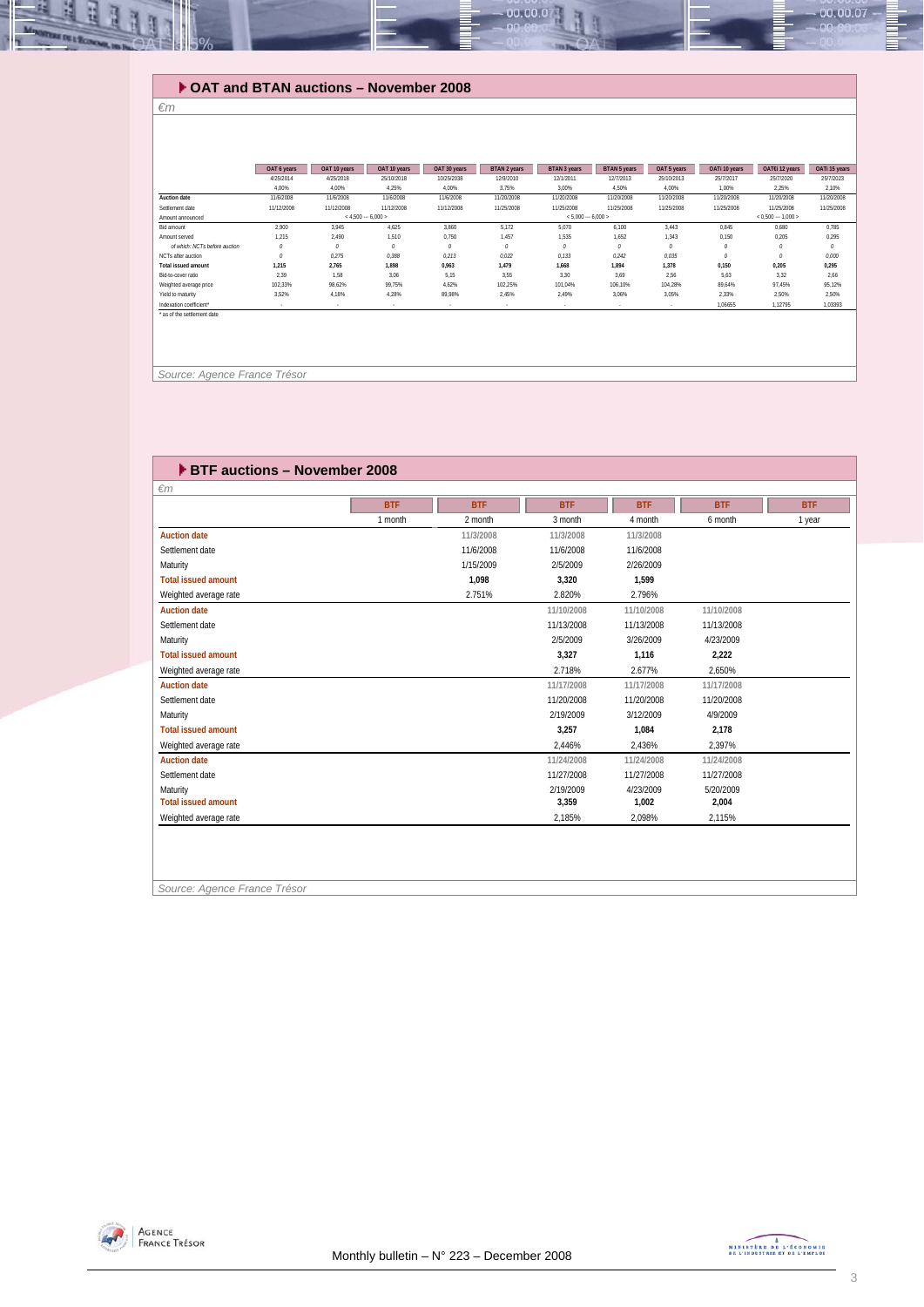









*(1) difference between the yield of the OAT 4% April 2013 and the yield of the OATi 2.5% July 2013 (2) difference between the yield of the OAT 5% April 2012 and the yield of the OAT€i 3% July 2012 (3) difference between the yield of the OAT 5.5% April 2029 and the yield of the OATi 3.4% July 2029 (4) difference between the yield of the OAT 5.75% October 2032 and the yield of the OAT€i 3.15% July 2032* 

| $\blacktriangleright$ Negotiable government debt and swaps |          |          |          |         |          |         |         |                |                 |
|------------------------------------------------------------|----------|----------|----------|---------|----------|---------|---------|----------------|-----------------|
| €bn                                                        |          |          |          |         |          |         |         |                |                 |
|                                                            | end      | end      | end      | end     | end      | end     | end     | end of October | end of November |
|                                                            | 2001     | 2002     | 2003     | 2004    | 2005     | 2006    | 2007    | 2008           | 2008            |
| Negotiable government debt                                 |          |          |          |         |          |         |         |                |                 |
| outstanding                                                | 653      | 717      | 788      | 833     | 877      | 877     | 921     | 996            | 1013            |
| OAT                                                        | 443      | 478      | 512      | 552     | 593      | 610     | 641     | 672            | 681             |
| <b>BTAN</b>                                                | 158      | 151      | 167      | 184     | 189      | 200     | 202     | 193            | 198             |
| <b>BTF</b>                                                 | 52       | 88       | 109      | 97      | 95       | 66      | 78      | 132            | 134             |
| <b>Swaps outstanding</b>                                   | 37       | 61       | 61       | 61      | 52       | 44      | 42      | 34             | 30              |
| Average maturity of the negotiable debt                    |          |          |          |         |          |         |         |                |                 |
| before swaps                                               | 6 years  | 5 years  | 5 years  | 6 years | 6 years  | 7 years | 7 years | 6 years        | 6 years         |
|                                                            | 47 days  | 343 days | 297 days | 79 days | 267 days | 45 days | 51 days | 352 days       | 324 days        |
| after swaps                                                | 5 years  | 5 years  | 5 years  | 6 years | 6 years  | 7 years | 7 years | 6 years        | 6 years         |
|                                                            | 358 days | 266 days | 235 days | 33 days | 228 days | 16 days | 29 days | 336 days       | 308 days        |
|                                                            |          |          |          |         |          |         |         |                |                 |
|                                                            |          |          |          |         |          |         |         |                |                 |
|                                                            |          |          |          |         |          |         |         |                |                 |
| Source: Agence France Trésor                               |          |          |          |         |          |         |         |                |                 |
|                                                            |          |          |          |         |          |         |         |                |                 |



MINISTÈRE DE L'ÉCONOMIE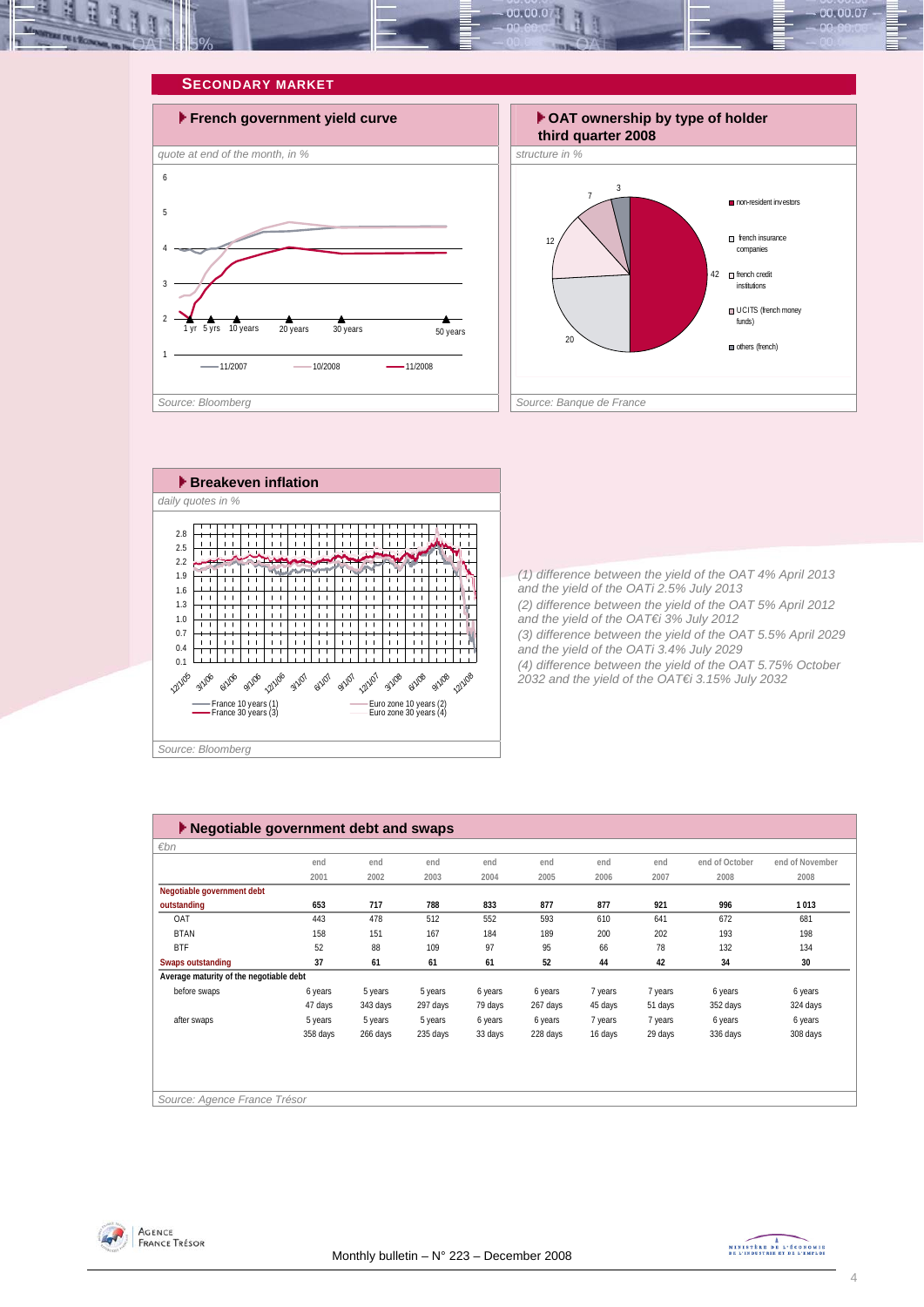

 $00.00.0$ 







MINISTREE DE L'ÉCONOMIE

00.00.07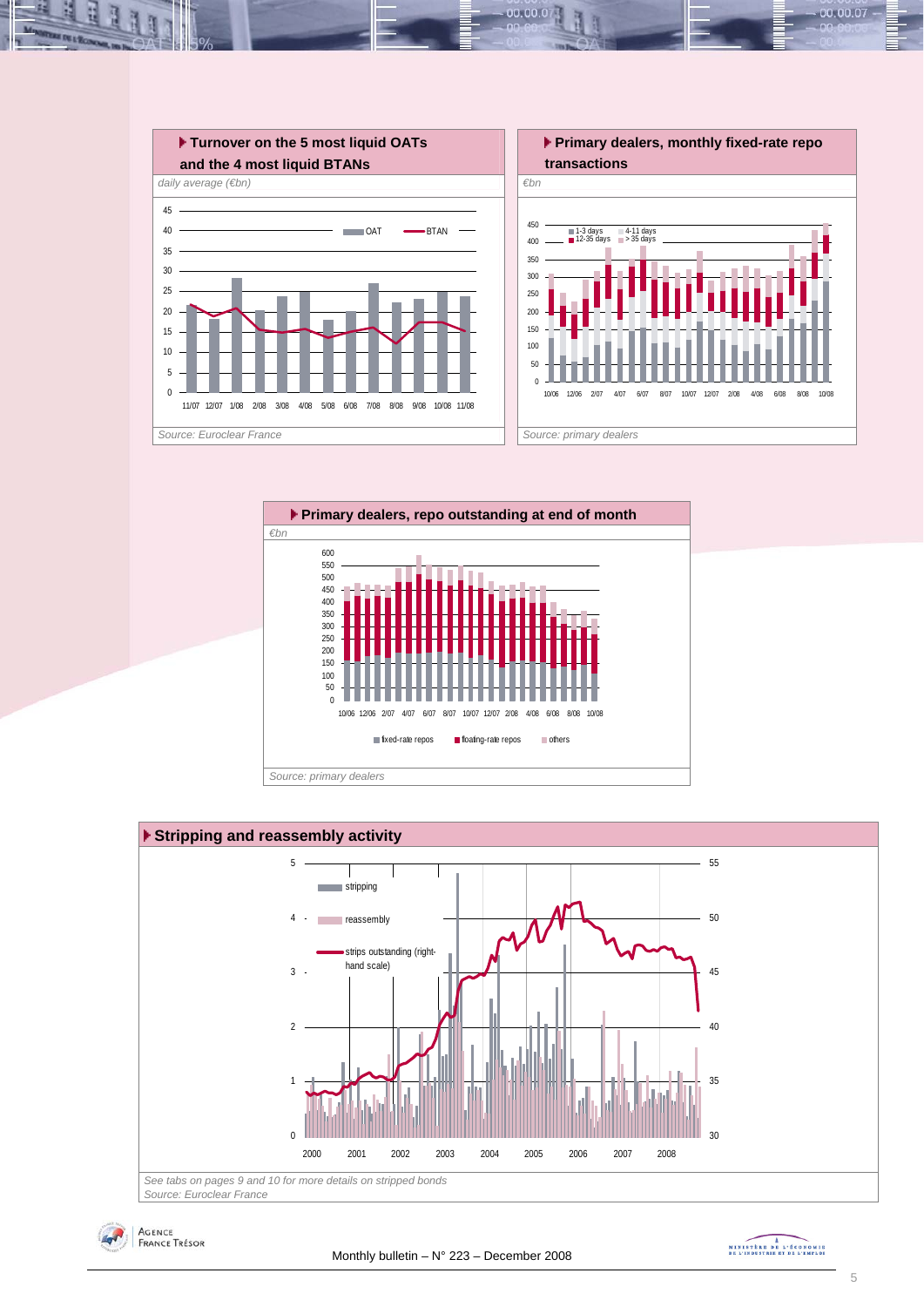### **TRIBUNE**

# **2009 Outlook: hopes for the recovery rely on economic policy**

**By Laurence Boone, Chief French Economist, Barclays Capital** 

The past three months will be remembered as one of the most tumultuous quarters in the history of modern capital markets. Global equity prices have collapsed by over 40%, credit markets have frozen, housing prices have continued their decline and central bankers have extended their lending facilities beyond what would have been imaginable only months ago. Given the negative feedback loop that we are now in – with economic contraction exacerbating financial distress, which in turn further damages the economy –, combined with the unprecedented coincidence both spatially and temporally of the slowdown, the global economy is set for a record recession, whose equivalent would be the "Great Depression" rather than the eighties or other post war episodes. The choc is so important that conventional monetary policy has proved inefficient so far to restore a normal operation of financial markets; monetary policy<br>transmission mechanisms are therefore transmission mechanisms are impaired.



The recovery now appears strongly dependant on efficient monetary and budgetary policies, on a global scale but also essentially American. As such, there is little hope that any recovery materializes before the second half of 2009. Against this background, the Fed looks set to implement a large selection of non conventional monetary policy tools: indeed, the Fed is set to provide an unlimited support to credit markets, which will probably be one of the largest money printing experiment of a modern central bank. In addition, the US President–elect Obama could implement one of the largest fiscal plans in modern history to support the recovery, as it could be of the order of 3.5 to 7% of GDP.

In some contrast to the activism being pursued by US policymakers, policymakers in the euro area and Japan have so far taken a much less aggressive approach to combating the effects of the recession. While the ECB reacted promptly to the credit crisis with a an extensive use of its lending facilities, the ECB seems more reluctant to lower rates below the 2% floor and seems somewhat adverse to other forms of monetary stimulus. Likewise, the EU fiscal plans to support the faltering economic activity look more modest, as the fiscal stimulus for the entire EU will represent 1.5% of GDP at most. Japan is particularly constrained on a possible extended use of the policy mix: the central bank rates are at 0.30% and the public debt ratio is particularly high.

 Against this pretty bleak picture, 2009 is set to appear as a year of marked recession for OECD economies: we project US GDP growth at -1.7%, the UK at -2.3%, the euro area at -1.3% and -1.6% for Japan. Emerging economies, among them the most famous BRICs, would also be penalized by the global environment, especially as it translates into the collapse of global trade and commodity prices altogether: China's growth would only be 7.8% in 2009 after years of « above 10% growth », Brazil would grow at 1.4% in 2009 after 6% in 2008 and Russia's GDP growth would slow to 0.9% after 6.6%.

It has taken little time for the spectacular fall of asset and commodity prices, together with a bleak economic outlook to wake up deflation fears. That said, assuming the considerable economic policy support is efficient, the recovery could start materializing towards end 2009, and only the United States would go through a period of protracted price growth, with inflation at – 0.4% on average for the US. Of course, risks to this outlook are unusually high, and the distribution of the risks unusually flat. The US policy-mix could be more modest than expected; prices falling could slow down an employment recovery, and protectionist pressure could reappear. In the first half of 2008, the number of anti-dumping request at the WTO jumped 40%. This would be detrimental to growth as the years 2003-2007 amply proved the benefits of expanding trade. For the sake of global growth, we should not forget that globalization has been a powerful source of prosperity.

*NB: this Agence France Trésor forum offers economists an opportunity to express their personal opinion. Thus, the above article strictly reflects the author's view, and should not be construed as expressing the viewpoints of Agence France Trésor or the Ministry of the Economy, Industry and Employment.* 

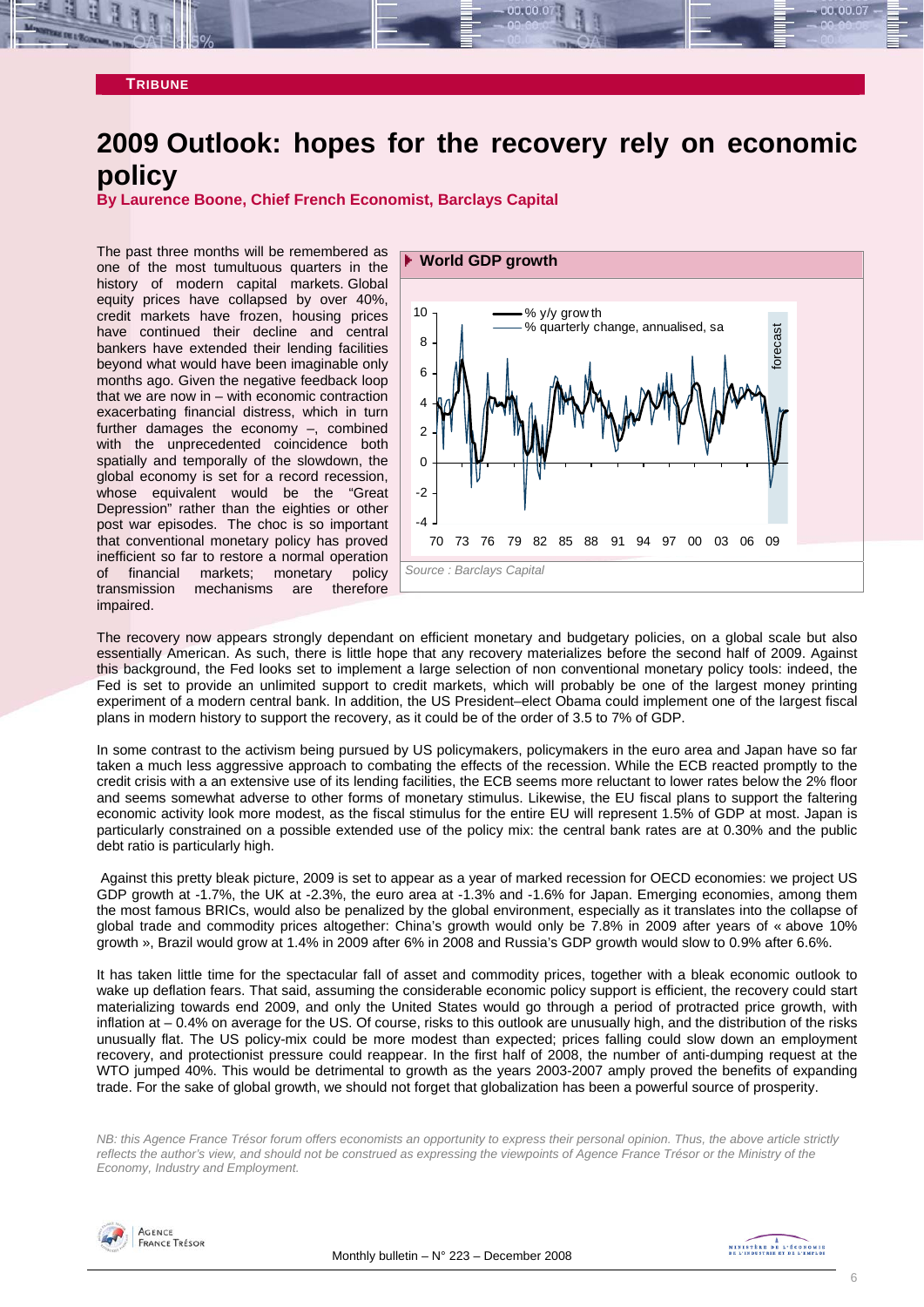

## **THE FRENCH ECONOMY**

| $\blacktriangleright$ Macro-economic forecast |      |      | $\blacktriangleright$ Recent economic indicators |                                                          |
|-----------------------------------------------|------|------|--------------------------------------------------|----------------------------------------------------------|
| Real growth rate as a %                       |      |      |                                                  |                                                          |
|                                               | 2007 | 2008 | 2009                                             | Industrial output*, year-on-year                         |
| French GDP                                    | 2,2  | 1,0  | $0.2 - 0.5$                                      | Household consumption*, year-on-year                     |
| Euro zone GDP                                 | 2,6  | 1,4  | 1,0                                              | Unemployment rate (ILO)<br>Consumer prices, year-on-year |
| Household consumption                         | 2,5  | 1,1  | 1,9                                              | all items                                                |
| <b>Business investment</b>                    | 7,4  | 2,0  | 2,0                                              | all items excluding tobacco                              |
| Exports                                       | 3,1  | 1,6  | 2,2                                              | Trade balance, fob-fob, sa                               |
| Imports                                       | 5,5  | 1,5  | 2,1                                              | Current account balance, sa                              |
| Consumer prices                               | 1,5  | 2,9  | 2,0                                              | m.                                                       |
| (year-on-year)                                |      |      |                                                  | 10-year constant maturity rate (TEC10)                   |
|                                               |      |      |                                                  | 3-month interest rate (Euribor)                          |
|                                               |      |      |                                                  | EUR / USD                                                |

| $\blacktriangleright$ Recent economic indicators                 |               |            |  |  |  |  |  |  |
|------------------------------------------------------------------|---------------|------------|--|--|--|--|--|--|
|                                                                  |               |            |  |  |  |  |  |  |
| Industrial output*, year-on-year                                 | $-7.2%$       | 10/2008    |  |  |  |  |  |  |
| Household consumption*, year-on-year                             | 0.7%          | 10/2008    |  |  |  |  |  |  |
| Unemployment rate (ILO)                                          | 7.3%          | 9/2008     |  |  |  |  |  |  |
| Consumer prices, year-on-year                                    |               |            |  |  |  |  |  |  |
| all items                                                        | 1.6%          | 11/2008    |  |  |  |  |  |  |
| all items excluding tobacco                                      | 1.6%          | 11/2008    |  |  |  |  |  |  |
| Trade balance, fob-fob, sa                                       | $-7.1$ EUR bn | 10/2008    |  |  |  |  |  |  |
|                                                                  | $-6.0$ EUR bn | 9/2008     |  |  |  |  |  |  |
| Current account balance, sa                                      | $-5.0$ EUR bn | 10/2008    |  |  |  |  |  |  |
|                                                                  | -4.2 EUR bn   | 9/2008     |  |  |  |  |  |  |
| 10-year constant maturity rate (TEC10)                           | 3.66%         | 11/28/2008 |  |  |  |  |  |  |
| 3-month interest rate (Euribor)                                  | 3.853%        | 11/28/2008 |  |  |  |  |  |  |
| EUR/USD                                                          | 1.2727        | 11/28/2008 |  |  |  |  |  |  |
| EUR / JPY                                                        | 121.46        | 11/28/2008 |  |  |  |  |  |  |
| *manufactured goods-                                             |               |            |  |  |  |  |  |  |
| Source: Insee; Ministry of the Economy, Industry and Employment; |               |            |  |  |  |  |  |  |

*Banque de France* 

*Source: Ministry of the Economy, Industry and Employment, Draft budget Bill 2009* 





|                    |          |          |          | end of October level |          |
|--------------------|----------|----------|----------|----------------------|----------|
|                    | 2006     | 2007     | 2006     | 2007                 | 2008     |
| General budget     |          |          |          |                      |          |
| balance            | $-42.48$ | $-38.19$ | $-41.62$ | $-43.35$             | $-53.52$ |
| revenue            | 230.40   | 232.44   | 182.54   | 18346                | 182.61   |
| expenditure        | 272.88   | 270.63   | 224.16   | 226.82               | 236.13   |
| Balance of special |          |          |          |                      |          |
| Treasury accounts  | 3.48     | $-0.21$  | $-9.79$  | $-9.35$              | $-7.20$  |
| General budget     |          |          |          |                      |          |
| outturn            | $-39.00$ | $-38.40$ | $-51.41$ | $-52.70$             | -60.72   |
|                    |          |          |          |                      |          |
|                    |          |          |          |                      |          |





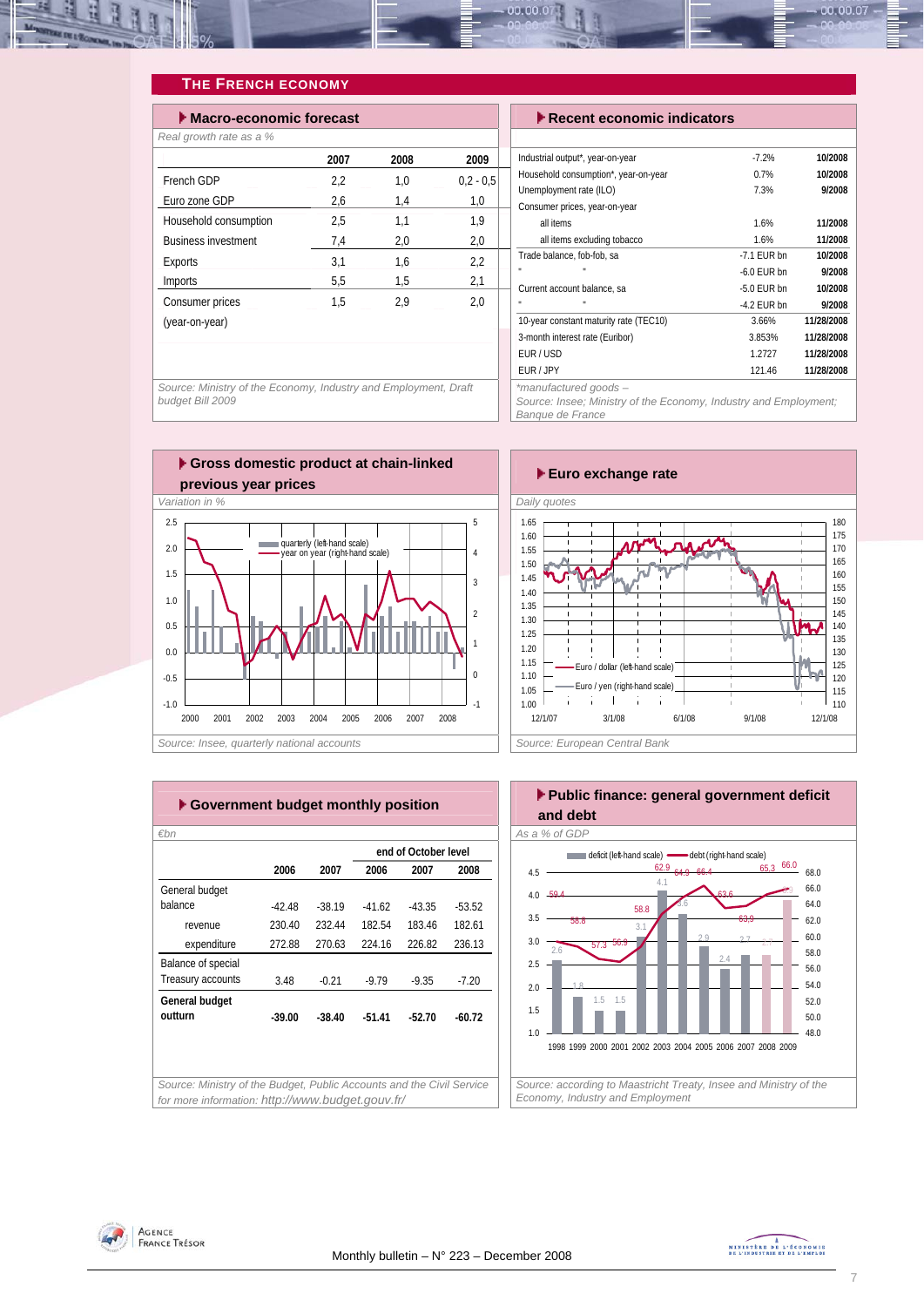|    | ▶ Timetable for the release of French economic indicators                                    |    |                                                         |  |  |  |  |  |
|----|----------------------------------------------------------------------------------------------|----|---------------------------------------------------------|--|--|--|--|--|
|    | December 2008                                                                                |    | January 2009                                            |  |  |  |  |  |
| 4  | Job seekers Q3-2008 (BIT                                                                     | 6  | Household confidence survey: December survey            |  |  |  |  |  |
| 5  | Gross foreign exchange reserves in November                                                  | 8  | Gross foreign exchange reserves in December             |  |  |  |  |  |
| 9  | Central government budget: statement at end of October                                       | 9  | Foreign trade in November                               |  |  |  |  |  |
| 9  | Foreign trade in October                                                                     | 9  | Industrial output in November                           |  |  |  |  |  |
| 10 | Industrial output in October                                                                 | 13 | Central government budget: statement at end of November |  |  |  |  |  |
| 11 | Payroll employment: final results Q3-2008                                                    | 14 | Balance of payments in November                         |  |  |  |  |  |
| 12 | Balance of payments in October                                                               | 14 | Consumer prices: index for December                     |  |  |  |  |  |
| 16 | Consumer prices: index for November                                                          | 22 | Household consumption of manufactured goods in December |  |  |  |  |  |
| 19 | Wages: final results Q3-2008                                                                 | 23 | Industrial trends: monthly survey for January           |  |  |  |  |  |
| 19 | Industrial trends: monthly survey for December                                               | 27 | New building starts in December                         |  |  |  |  |  |
| 22 | Industrial producer prices: November index                                                   | 28 | Household confidence survey: January survey             |  |  |  |  |  |
| 23 | Household consumption of manufactured goods in November                                      | 28 | Industrial trends: quaterly survey for January          |  |  |  |  |  |
| 29 | National quarterly accounts: first results Q3-2008                                           | 29 | Job seekers in December                                 |  |  |  |  |  |
| 30 | New building starts in November                                                              | 30 | Industrial producer prices: December index              |  |  |  |  |  |
| 31 | Net foreign exchange reserves in November                                                    | 30 | Net foreign exchange reserves in December               |  |  |  |  |  |
|    | Harmonized index of consumer prices - Eurozone (Eurostat)<br>Index for November: December 17 |    |                                                         |  |  |  |  |  |
|    | Index for December: January 15                                                               |    |                                                         |  |  |  |  |  |

 $-00.00.07$ 

# **INTERNATIONAL COMPARISONS**





즤 H

Ŀ



66.6

170.3

 $-00.00.07 -$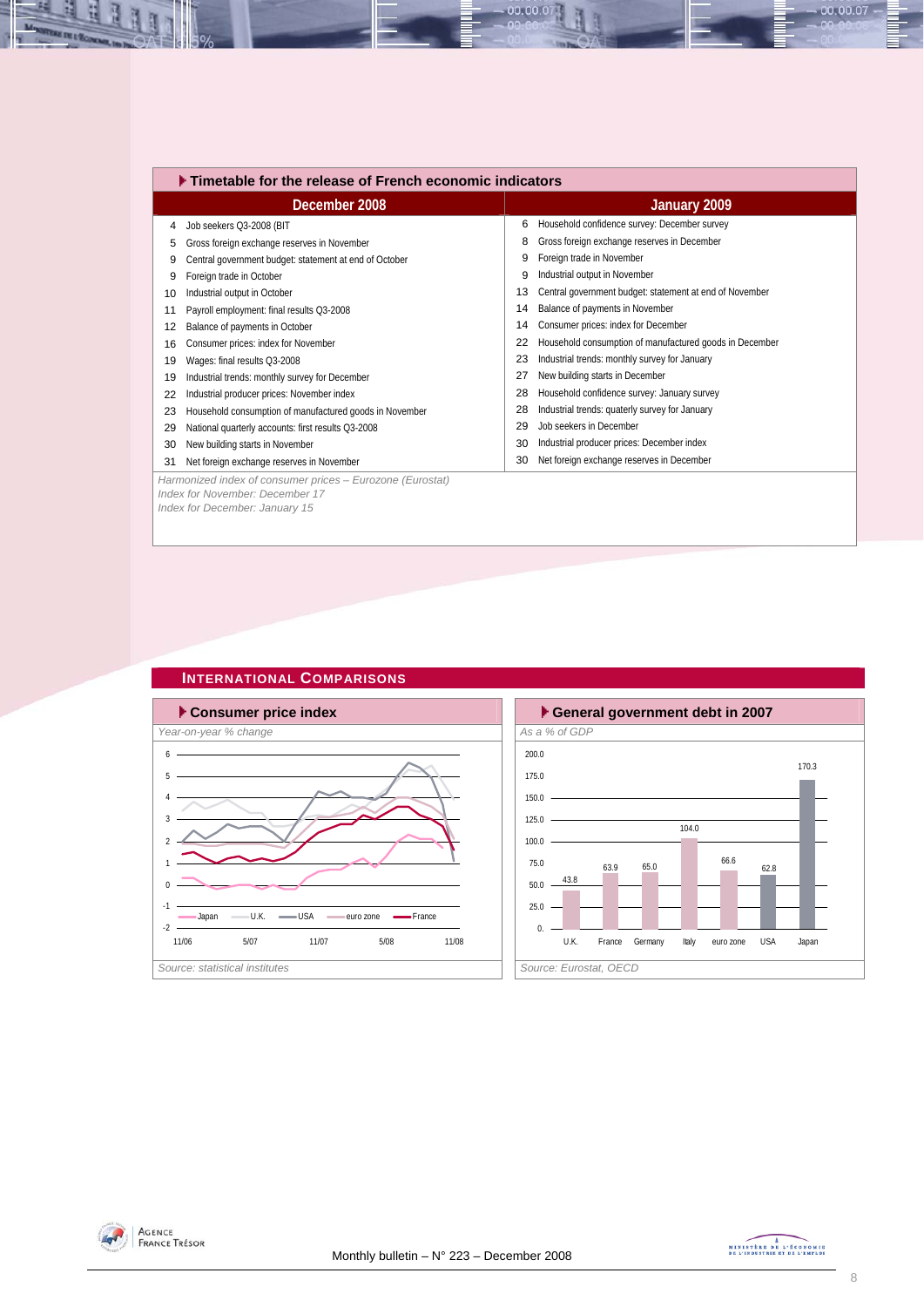

 $-00.00.07$ 

 **OAT au 30 novembre 2008** */ fungible Treasury bonds at November 30, 2008*

| En euros                                    |                                                                                                                                                                                                                                                                                                     |                                      |                                                                       |                  |                            |                                             |                                                            |                                                  |                          |                                                      |                        |
|---------------------------------------------|-----------------------------------------------------------------------------------------------------------------------------------------------------------------------------------------------------------------------------------------------------------------------------------------------------|--------------------------------------|-----------------------------------------------------------------------|------------------|----------------------------|---------------------------------------------|------------------------------------------------------------|--------------------------------------------------|--------------------------|------------------------------------------------------|------------------------|
| <b>CODE ISIN</b><br><b>Euroclear France</b> | Libellé de l'emprunt /<br><b>Bond</b>                                                                                                                                                                                                                                                               | Encours / Outstanding                | Coefficient d'indexation / Valeur nominale/<br>indexation coefficient | face value       | démembré<br>/stripped      | <b>CODE ISIN</b><br><b>Euroclear France</b> | Libellé de l'emprunt /<br>Bond                             | Encours / Outstanding                            | / indexation coefficient | Coefficient d'indexation Valeur nominale/ face value | démembré<br>/ stripped |
|                                             | Échéance 2009                                                                                                                                                                                                                                                                                       | 63 419 217 671                       |                                                                       |                  |                            |                                             | Échéance 2018                                              | 28 016 000 000                                   |                          |                                                      |                        |
| FR0000570673V<br>FR0000571432               | OAT TEC10 25 janvier 2009<br>OAT 4% 25 avril 2009                                                                                                                                                                                                                                                   | 8 688 044 498<br>18 640 258 371      |                                                                       |                  | 963 940 000                | FR0010604983<br>FR0010670737                | OAT 4% 25 avril 2018<br>OAT 4,25% 25 octobre 2018          | 21 294 000 000<br>6 722 000 000                  |                          |                                                      | 127 250 000            |
| FR00005714241                               | OATi 3% 25 juillet 2009                                                                                                                                                                                                                                                                             | 16 346 777 764 (1)                   | 1,18357                                                               | (13811416109)    |                            |                                             | Échéance 2019                                              | 28 707 941 765                                   |                          |                                                      |                        |
| FR0000186199                                | OAT 4% 25 octobre 2009                                                                                                                                                                                                                                                                              | 19 744 137 038                       |                                                                       |                  | 483 730 000                | FR0000189151                                | OAT 4,25% 25 avril 2019                                    | 19 848 000 000                                   |                          |                                                      | 203 090 000            |
|                                             | Échéance 2010                                                                                                                                                                                                                                                                                       | 31 892 742 970                       |                                                                       |                  |                            | FR0000570921                                | OAT 8,5% 25 octobre 2019                                   | 8 844 392 893                                    |                          |                                                      | 3 884 290 000          |
| FR0000186603<br>FR0000187023                | OAT 5,5% 25 avril 2010<br>OAT 5,5% 25 octobre 2010                                                                                                                                                                                                                                                  | 16 041 719 352<br>15 851 023 618     |                                                                       |                  | 595 720 000<br>938 780 000 | FR0000570954 C                              | ETAT 9,82% 31 décembre 2019<br>Échéance 2020               | 15 548 872 (2)<br>16 570 213 800                 |                          | (6692154)                                            |                        |
|                                             | Échéance 2011                                                                                                                                                                                                                                                                                       | 50 556 312 932                       |                                                                       |                  |                            | FR00100505591                               | OATEi 2,25% 25 juillet 2020                                | 16 570 213 800 (1                                | 1,1283                   | (14686000000)                                        |                        |
| FR0000570731                                | OAT 6,5% 25 avril 2011                                                                                                                                                                                                                                                                              | 19 572 445 710                       |                                                                       |                  | 982 030 000                |                                             | Échéance 2021                                              | 19 857 000 000                                   |                          |                                                      |                        |
| FR00100943751                               | OATi 1,6% 25 juillet 2011                                                                                                                                                                                                                                                                           | 16 928 980 890 (1)                   | 1.10553                                                               | (15313000000)    |                            | FR0010192997                                | OAT 3.75% 25 avril 2021                                    | 19 857 000 000                                   |                          |                                                      | 464 340 000            |
| FR0000187874                                | OAT 5% 25 octobre 2011                                                                                                                                                                                                                                                                              | 14 054 886 332                       |                                                                       |                  | 347 990 000                |                                             | Échéance 2022                                              | 1 243 939 990                                    |                          |                                                      |                        |
|                                             | Échéance 2012                                                                                                                                                                                                                                                                                       | 59 108 065 203                       |                                                                       |                  |                            | FR0000571044                                | OAT 8,25% 25 avril 2022                                    | 1 243 939 990                                    |                          |                                                      | 814 250 000            |
| FR0000188328                                | OAT 5% 25 avril 2012                                                                                                                                                                                                                                                                                | 17 169 110 580                       |                                                                       |                  | 657 150 000                |                                             | Échéance 2023                                              | 27 060 249 883                                   |                          |                                                      |                        |
| FR00001880131                               | OATEI 3% 25 juillet 2012                                                                                                                                                                                                                                                                            | 16 899 134 360 (1)                   | 1,16594                                                               | (1449400000)     |                            | FR0000571085                                | OAT 8,5% 25 avril 2023                                     | 10 606 195 903                                   |                          |                                                      | 6 875 440 000          |
| FR0000188690                                | OAT 4,75% 25 octobre 2012                                                                                                                                                                                                                                                                           | 19 554 122 924                       |                                                                       |                  | 763 200 000                | FR0010585901 I                              | OATi 2,1% 25 juillet 2023                                  | 4 434 053 980 (1)                                | 1,03382                  | (4289000000)                                         |                        |
| FR0000570780                                | OAT 8,5% 26 décembre 2012                                                                                                                                                                                                                                                                           | 5 485 697 339                        |                                                                       |                  |                            | FR0010466938                                | OAT 4.25% 25 octobre 2023                                  | 12 020 000 000                                   |                          |                                                      | 312 900 000            |
|                                             | Échéance 2013                                                                                                                                                                                                                                                                                       | 55 949 038 726                       |                                                                       |                  |                            |                                             | Échéance 2025                                              | 9671928118                                       |                          |                                                      |                        |
| FR0000188989                                | OAT 4% 25 avril 2013                                                                                                                                                                                                                                                                                | 19 827 183 879                       |                                                                       |                  | 203 650 000                | FR0000571150                                | OAT 6% 25 octobre 2025                                     | 9 671 928 118                                    |                          |                                                      | 3 292 880 000          |
| FR00001889551                               | OATi 2,5% 25 juillet 2013                                                                                                                                                                                                                                                                           | 17 147 097 168 (1)                   | 1,12323                                                               | (15265882471)    |                            |                                             | Échéance 2028                                              | 15 303 907                                       |                          |                                                      |                        |
| FR0010011130                                | OAT 4% 25 octobre 2013                                                                                                                                                                                                                                                                              | 18 974 757 679                       |                                                                       |                  | 258 820 000                | FR0000571226 C                              | OAT zéro coupon 28 mars 2028                               | 15 303 907 (3)                                   |                          | (46232603)                                           |                        |
|                                             | Échéance 2014                                                                                                                                                                                                                                                                                       | 36 323 724 224                       |                                                                       |                  |                            |                                             | Échéance 2029                                              | 23 768 648 571                                   |                          |                                                      |                        |
| FR0010061242                                | OAT 4% 25 avril 2014                                                                                                                                                                                                                                                                                | 19 254 752 234                       |                                                                       |                  | 265 380 000                | FR0000571218                                | OAT 5,5% 25 avril 2029                                     | 15 500 880 458                                   |                          |                                                      | 2 270 670 000          |
| FR0010112052                                | OAT 4% 25 octobre 2014                                                                                                                                                                                                                                                                              | 17 068 971 990                       |                                                                       |                  | 163 050 000                | FR00001864131                               | OATi 3,4% 25 juillet 2029                                  | 8 267 768 113 (1)                                | 1,17856                  | (7015144000)                                         |                        |
|                                             | Échéance 2015                                                                                                                                                                                                                                                                                       | 52 093 981 683                       |                                                                       |                  |                            |                                             | Échéance 2032                                              | 28 728 424 800                                   |                          |                                                      |                        |
| FR0010163543                                | OAT 3.5% 25 avril 2015                                                                                                                                                                                                                                                                              | 19 388 313 893                       |                                                                       |                  | 177 050 000                | FR00001887991                               | OATEi 3,15% 25 juillet 2032                                | 9 990 424 800 (1)                                | 1,1432                   | (8739 000 000)                                       |                        |
| FR00101355251<br>FR0010216481               | OATEi 1,6% 25 juillet 2015<br>OAT 3% 25 octobre 2015                                                                                                                                                                                                                                                | 12 640 667 790 (1)<br>20 065 000 000 | 1,10563                                                               | (11433000000)    | 269 090 000                | FR0000187635                                | OAT 5,75% 25 octobre 2032                                  | 18 738 000 000                                   |                          |                                                      | 6 289 900 000          |
|                                             | Échéance 2016                                                                                                                                                                                                                                                                                       | 42 483 000 000                       |                                                                       |                  |                            |                                             | Échéance 2035                                              | 15 614 000 000                                   |                          |                                                      |                        |
|                                             |                                                                                                                                                                                                                                                                                                     |                                      |                                                                       |                  |                            | FR0010070060                                | OAT 4,75% 25 avril 2035                                    | 15 614 000 000                                   |                          |                                                      | 2893870000             |
| FR0010288357<br>FR0000187361                | OAT 3,25% 25 avril 2016<br>OAT 5% 25 octobre 2016                                                                                                                                                                                                                                                   | 20 461 000 000<br>22 022 000 000     |                                                                       |                  | 36 050 000                 |                                             | Échéance 2038                                              | 15 118 000 000                                   |                          |                                                      |                        |
|                                             | Échéance 2017                                                                                                                                                                                                                                                                                       | 54 689 597 020                       |                                                                       |                  | 1 196 480 000              | FR0010371401                                | OAT 4% 25 octobre 2038                                     | 15 118 000 000                                   |                          |                                                      | 2 097 550 000          |
| FR0010415331                                | OAT 3,75% 25 avril 2017                                                                                                                                                                                                                                                                             | 19 990 000 000                       |                                                                       |                  | 308 300 000                |                                             | Échéance 2040                                              | 5 115 835 760                                    |                          |                                                      |                        |
| FR00102351761                               | OATi 1% 25 juillet 2017                                                                                                                                                                                                                                                                             | 18 037 597 020 (1)                   | 1.06643                                                               | (16 914 000 000) |                            | FR00104473671                               | OATEI 1,8% 25 juillet 2040                                 | 5 115 835 760 (1                                 | 1,05896                  | (4831000000)                                         |                        |
| FR0010517417                                | OAT 4.25% 25 octobre 2017                                                                                                                                                                                                                                                                           | 16 662 000 000                       |                                                                       |                  | 213 800 000                |                                             | Échéance 2055                                              | 14 926 000 000                                   |                          |                                                      |                        |
|                                             |                                                                                                                                                                                                                                                                                                     |                                      |                                                                       |                  |                            | FR0010171975                                | OAT 4% 25 avril 2055                                       | 14 926 000 000                                   |                          |                                                      | 3 153 040 000          |
|                                             |                                                                                                                                                                                                                                                                                                     |                                      |                                                                       |                  |                            |                                             |                                                            | <b>Total OAT / total fungible Treasury bonds</b> |                          |                                                      | 680 929 167 023        |
|                                             | (1) Encours OAT indexées = valeur nominale x coefficient d'indexation / indexed bonds outstanding = face value x indexation coefficient<br>(2) y compris intérêts capitalisés au 31/12/2007 / including coupons capitalized at 12/31/2007; non offerte à la souscription / not open to subscription |                                      |                                                                       |                  |                            |                                             |                                                            | Encours démembré /stripped outstanding           |                          |                                                      | 41 503 680 000         |
|                                             | (3) valeur actualisée au 31/03/2008 / actualized value at 03/31/2008 ; non offerte à la souscription / not open to subscription<br>OATi: OAT indexée sur l'indice français des prix à la consommation (hors tabac) / OAT indexed on the French consumer price index (excluding tobacco)             |                                      |                                                                       |                  |                            |                                             | En % des lignes démembrables<br>As a % of strippable bonds |                                                  |                          |                                                      | 6,31 %                 |
| consumer price (excluding tobacco)          | OATEI: OAT indexée sur l'indice des prix à la consommation harmonisé de la zone euro (hors tabac) / OAT indexed on the eurozone harmonized index of                                                                                                                                                 |                                      |                                                                       |                  |                            |                                             | Durée de vie moyenne                                       |                                                  |                          |                                                      | 9 ans et 215 jours     |
|                                             | TEC 10 : taux de l'échéance constante à 10 ans / yield of 10-year constant maturity Treasury                                                                                                                                                                                                        |                                      |                                                                       |                  |                            |                                             | Average maturity                                           |                                                  |                          |                                                      | 9 years and 215 days   |





 $00007$ 

nn nn